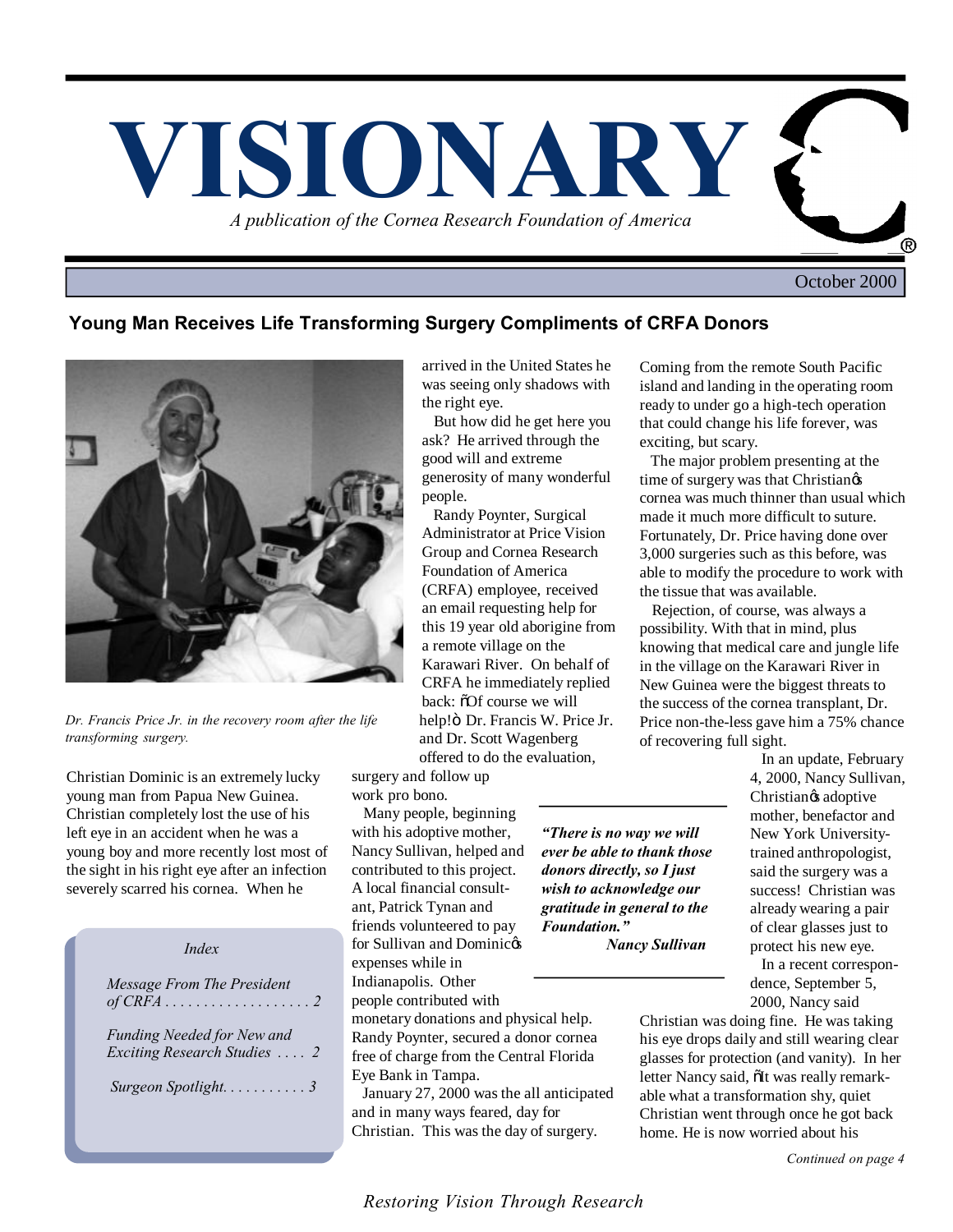#### **Board of Directors**

Dr. Francis Price, Jr. *President*

> Bill Grube *Vice President*

Pat Chastain

Kevin Dubbink

Walter Gross

Joe Kack

Joan Lane

Dr. Francis Price, Sr.

#### **Staff**

Belinda Eastmond

Clorissa Quillin

Judy Ries

Sheryl Babladelis *Executive Director*

#### *Cornea Research Foundation of America*

*9002 North Meridian Suite 212 Indianapolis, IN 46260 Phone (317) 844-5610 Fax (317) 844-5590 www.cornea.org*

# *Message From The President of the Board*

*The mission of the Corneal Research Foundation of America is to improve vision and help people have a better quality of life. Most of the time this involves clinical research to develop new treatments or to help perfect ones currently in use. However, in some cases, the Foundation's mission involves a direct hands on approach as in the case of Christian Dominic. Helping patients like Christian provides a dramatic and immediate improvement in someone's quality of life. The Foundation gives its heartfelt thanks to those donors that made the gift of sight possible for Christian Dominic. We encourage others to help us continue on our mission.*

*Sincerely,*

*Francis W. Price, Jr., M.D.*

# **Funding Needed for New and Exciting Studies**

The Cornea Research Foundation is about to embark on a new round of studies that are very different from previous efforts.

 Funding is currently being sought to study the *Gender Specific Influences on Wound Healing*. Simply speaking, men and women heal differently. For a number of years there has been evidence that women respond differently to refractive surgery than men. Women tend to get less affect with both the current laser surgeries and the past incisional surgeries like radial keratonomy. Moreover, some women who become pregnant at or near the time of laser refractive surgery have lost all or nearly all effect of surgery. Despite these differences in healing between men and women, no one has ever identified or tried to identify, a cause for this. Understanding what causes this difference could help unlock the etiology of some problems with wound healing in general as well as improving results of surgery on women not just laser eye surgery.

 The second study we plan to begin is studying *Nearsightedness in Children*. Many people become nearsighted as children, in elementary school. This nearsightedness travels with them through high school, college and adulthood. Yes, it is a great inconvenience. Dr. Francis Price Jr., is convinced that this unfortunate circumstance could, in many cases, be prevented. This study will no doubt include many, many children and will track them for many years. Exactly how many children for how many years is the first thing to be determined. Before we request money to do the actual study, we are seeking money for a õfeasibilityö study. That is, we need approximately \$25,000 to hire an epidemiologist to do the initial ground work to determine; what percent of the population we should study, how many years we should track the children to ensure accurate results and how much will the full project cost.

 Your contributions will help fund these worthy projects.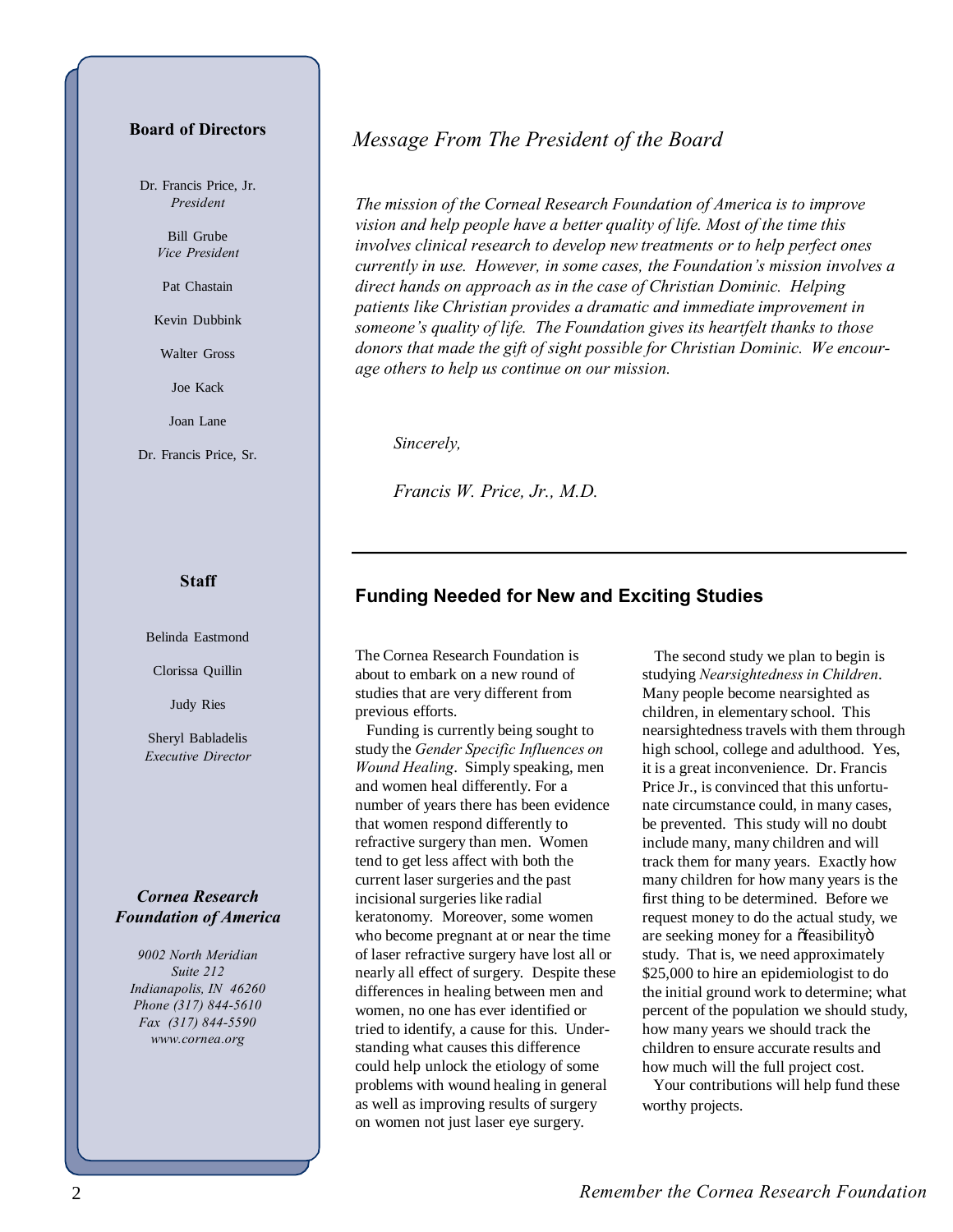# **Surgeon Spotlight**

Dr. Kendall Dobbins began his affiliation with the Cornea Research Foundation of America (CRFA) in

> 1998 during his Fellowship in cornea and refractive surgery with the Corneal Consultants of Indiana. He has been an investigator in a number of research projects at CRFA and has



*Dr. Kendall Dobbins*

published articles for international peer-reviewed journals, such as *Vision Research, Journal of Neuro-Ophthalmology,* and *Cornea*.

 The largest and most interesting research project Dr. Dobbins has been involved in with CRFA is looking at trends in the indications for corneal transplants in the mid-western United States. The Cornea Research Foundation of America has one of the largest corneal transplant databases in the world. Through this database, Dr. Dobbins has investigated the leading indications for corneal transplants over the last fifteen years in the mid-western United States and has compared this with similar data at other locations throughout the world. Of 4217 corneal transplants performed at Corneal Consultants of Indiana, the top three indications, or reasons for needing this surgery, were pseudophakic bullous keratopathy, Fuchsø dystrophy, and keratoconus. Pseudophakic bullous keratopathy occurs when a person $\alpha$ cornea decompensates secondary to irritation from a lens implant that was inserted in the eye at the time of cataract surgery. Most of the time this occurs secondary to undesirable positioning of implant within the eye. Fuchsødystrophy is a hereditary condition where the cornea gets swollen and cloudy secondary to the inability of the endothelial cells (cells on the inner surface of the cornea) to pump fluid out of the cornea. Keratoconus is a condition where the cornea gets progressively thinner with time, often causing bulging and scarring of the central part of the cornea.

 The leading indication for corneal transplants in this study, pseudophakic bullous keratopathy, is in agreement with most North American studies and some European studies. Some European studies have keratoconus as the leading indication. What is significantly different about the study that Dr. Dobbins performed is that the second leading indication was Fuchsø dystrophy. Most other studies of this sort around the world had Fuchsø dystrophy as their fourth or fifth leading indication. Such a significant difference is an indication that there may be a larger group of people in the mid-western United States with the genetic predisposition for Fuchsø dystrophy compared to other locations in the world.

 This investigational study by Dr. Dobbins was important for a number of reasons. Firstly, it is helpful to local ophthalmologists because it shows that Fuchsø dystrophy is most likely a hereditary disease that is more prevalent in the midwestern United States. Thus, local ophthalmologists should be more attentive in looking for early signs of the disease on routine eye examinations. Secondly, this study showed that 73% of cases of pseudophakic bullous keratopathy were a result of a lens implant that was located in front of the iris. This reiter-

ates to eye surgeons the importance of trying to position lens implants behind the iris at the time of cataract surgery, so as to reduce the risk of potential damage to the cornea. This study will be published in *Cornea*, a peer-reviewed international journal, in the Fall of 2000.

 Among the many other studies Dr. Dobbins is participating in at CRFA, is one that evaluates the potential reduction in nearsightedness after corneal transplants in patients with keratoconus. This is accomplished by transplanting corneal tissue slightly smaller in diameter than has usually been done in the past. *Dr. Dobbins is a native of Wilmington,*

*Delaware. He graduated with honors from Moravian College in Pennsylvania with a Bachelor of Science in Biology and Chemistry and earned his medical degree at McGill University in Montreal, Canada in 1994. Upon completion of an internship at Albert Einstein Medical Center in Philadelphia, Pennsylvania he did his ophthalmology residency at Penn State Geisinger where he was Chief Resident in his final year of residency and where he received the Geisinger Certificate of Recognition in Acknowledgment of Outstanding Service. Field Studies that Dr. Dobbins has been involved with are field work with the U.S. Indian Health Service in New Mexico, a field study at the Alfred I DuPont Institute, an internationally renowned children's hospital, and*



*Dr. Kendall Dobbins, examining his patient's corneal transplant post-operatively.*

*work with the Vision Research Department at McGill University. He is a member of Omicron Delta Kappa, a national leadership honor society, and Beta Beta Beta, a national biological honor society. He is also a member of nine ophthalmology and medical professional societies.*